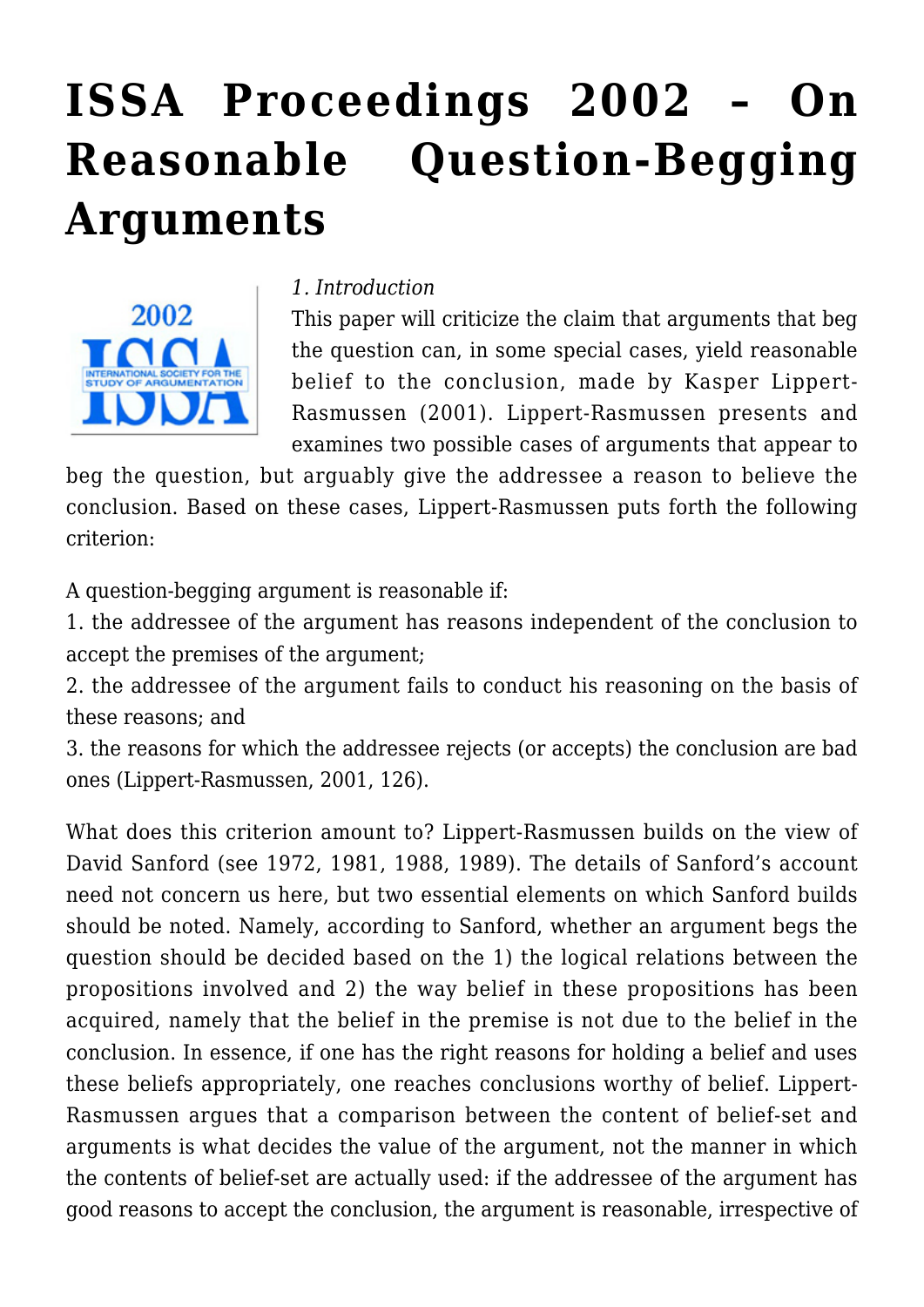the way these reasons affect the process of reasoning.

The intuitively good thing about Lippert-Rasmussen's cases is that they look like a situation where a person sees the error of his or her ways and says: "Okay, I admit it now: I did actually have good reason to accept the premises (I just didn't remember them), and the reasons why I originally rejected the conclusion were bad ones (I never should've trusted that fellow anyway). It was indeed a good argument." It is this way of looking at arguments that we need to discuss. Is it tenable? Is it acceptable to evaluate arguments solely by the content of the arguer's belief-set?

I will argue that Lippert-Rasmussen's argument can be challenged on two main points. First challenge objects to his argument against the division between being justified in believing (situationally justified) and justifiedly believing (doxastic justification). I will argue that this division is important for the explication of fallacies. Second, and closely related, challenge is that it can be questioned whether it is these *arguments* that actually provide reasons for believing the conclusion. At the end of the paper, I will also briefly consider the nature of second-order conditions in argument evaluation. My conclusion is that Lippert-Rasmussen fails to show that arguments that beg the question can make the addressee's belief in the conclusion reasonable.

# *2. Cases of Reasonable BQ-arguments*

First, we need to make two qualifications. Lippert-Rasmussen (2001, 123-124) argues that there are question-begging arguments that may give the addressee a good reason to believe the conclusion. This should be separated from the claim that the addressee of a question-begging argument may have good reasons to accept its conclusion that are independent of the premises of the argument. His claim is that a question-begging argument *itself* may give the addressee a good reason to accept the conclusion. Second, Lippert-Rasmussen does not want to claim that all BQ-arguments are reasonable, only that reasonable BQ-arguments are possible.

The following case should be an example of a reasonable question-begging argument. First, let us suppose that I believe that Smith is not in the dining hall. I also believe that he is not in the library. I infer that it is not the case that Smith is either in the dining hall or in the library. An acquaintance of mine thinks that Smith is in the dining hall. To convince me of this, he offers the following disjunctive syllogism: "Smith is either in the dining hall or in the library. He is not in the library. Thus, he is in the dining hall." This argument would seem to beg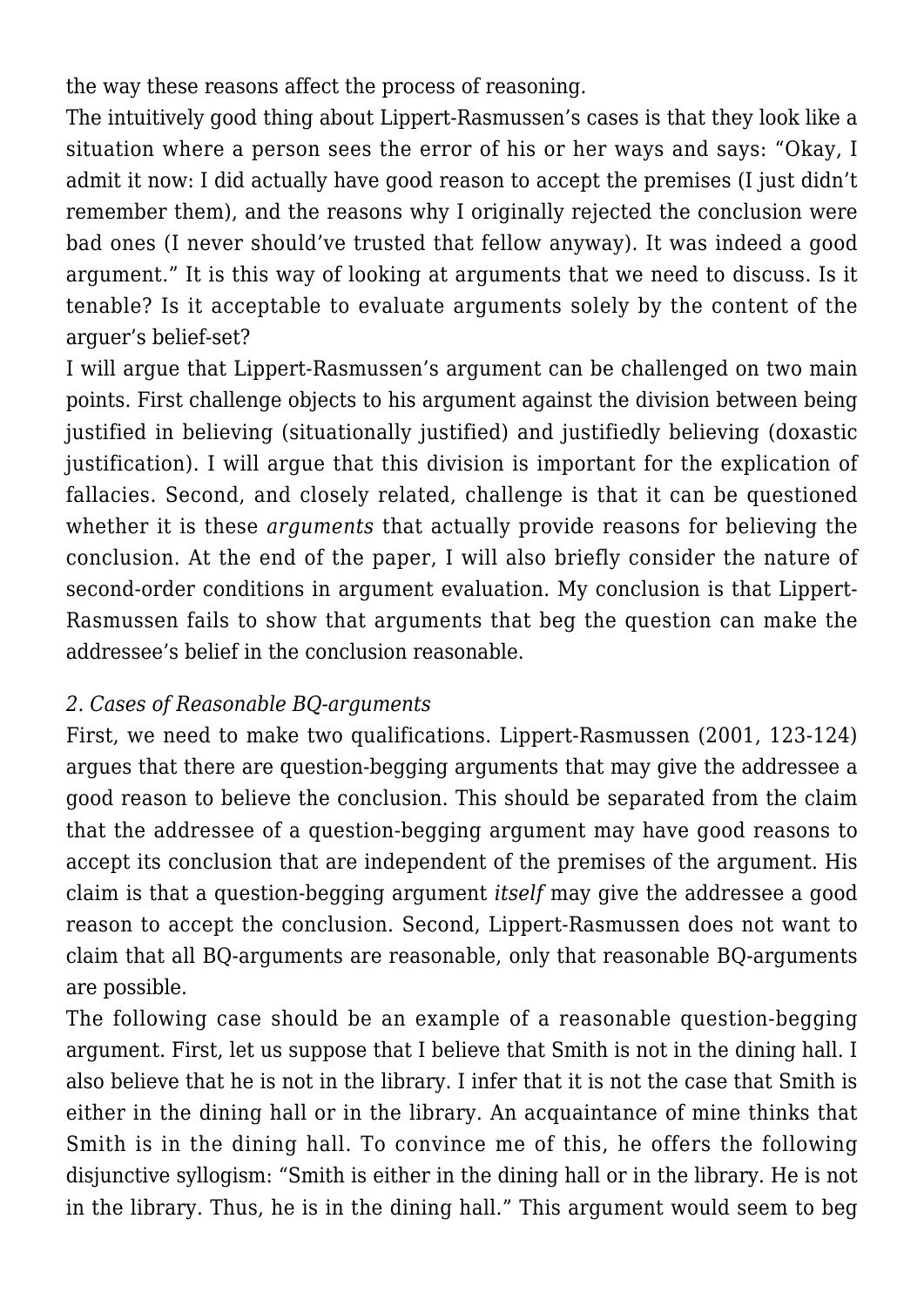the question, since I would accept the disjunctive premise only if I were to accept the conclusion. Lippert-Rasmussen notes that the disbelief in the disjunctive premise is grounded on the disbelief in the conclusion (Lippert-Rasmussen, 2001, 124).

Although the argument seems to beg the question, it might be reasonable, according to Lippert-Rasmussen (2001, 124-125), if the following two things were true. First, my reason for accepting that Smith is not in the dining hall might be a bad one. Second, I might have good reasons to accept the disjunctive premise, but fail to bring these reasons to bear on the issue. Both could happen for a number of reasons. I might just very much want it to be the case that Smith is not in the dining hall and base my belief on unreliable witnesses. Even when I am being offered the argument, I might fail to recall that Smith in fact told me yesterday that he would spend the day alternating between the library and the dining hall. Thus, even though I have good reasons to accept the premise, and a good reason to discard my earlier belief that Smith is not in the dining hall, I might not use either one of them to my benefit. In this case, the argument would be reasonable one to accept, even though it begs the question against me.

The second example Lippert-Rasmussen (2001, 125-126) puts forth is a case where I believe, independently of the conclusion, the premises and have good reason to do so. Still, I might fail to base my acceptance of the premises on these good reasons: I might have just visited the library and the dining hall. I believe to have observed Smith in the dining hall, and infer from this that Smith is either in the library or in the dining hall. Now my friend offers the same argument as before. Again, it seems that the argument begs the question. Still, this might be reasonable if the following two claims were true. First, my observation that Smith was in the dining hall might be an unreliable one. It could be that I know that Smith's look-a-like twin brother is working in the dining hall, but failed to recall this when making the observation. Second, it could be that I am justified in believing the premises independently of the conclusion. I could have known that Smith will be alternating between the library and the dining hall, visited the library, and despite seeing everyone there, saw no one looking like Smith. Again, my failure to make these considerations relevant in connection with the argument could be due to several reasons that are similar to the first case. Yet, the argument may give me reason to accept the premise.

#### *3. Argument for the Reasonability*

Lippert-Rasmussen's case for reasonable question-begging arguments turns on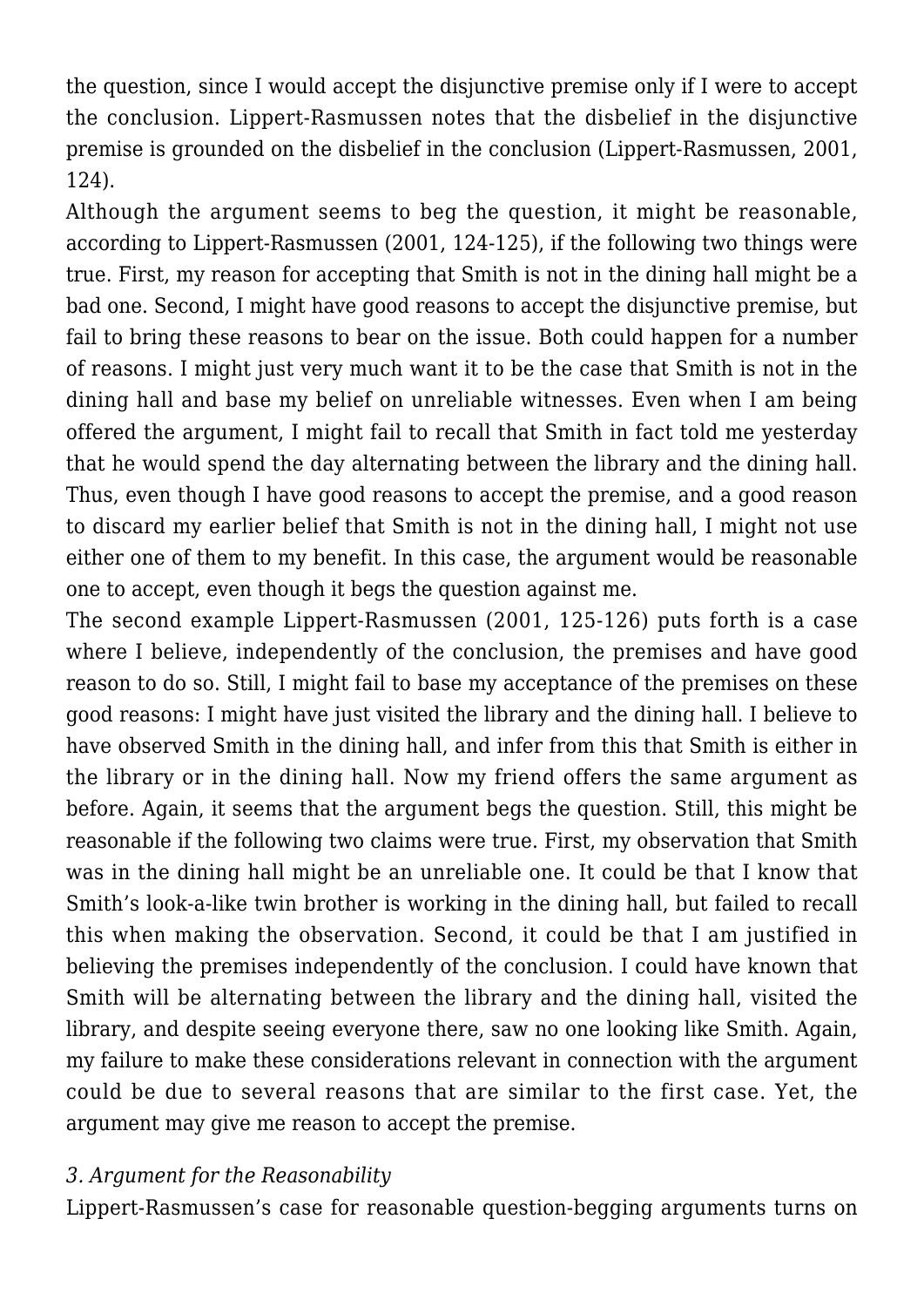whether it is the case that if an argument is to give you a reason to accept its conclusion, you must be justified in believing, and actually believe, the premises**(i)**. This challenge stems from the distinction between being justified in believing (situational justification) and justifiably believing (doxastic justification). If one holds that one must actually believe the premises for them to count as justification, one could then argue that Lippert-Rasmussen's examples are not cases of justification. Lippert-Rasmussen argues that this would only affect the first example, because in the second, he does believe the premise, but he formulates the challenge in a stronger form:

"One way of doing this is to insist that for an argument to provide one with a reason for accepting the conclusion not only must one's belief in the premises be present in consciousness: one must also believe the premises *for the right reasons.* This I do not do in my second example. Certainly, there is a clear sense in which I *could see* the arguments as providing me with a reason for accepting the conclusion: I just have to recall the strong independent evidence I have in favour of the premises and accept them on that basis. But this, so the present challenge goes, is irrelevant to whether the argument in fact gives me a reason to accept the conclusion, since I did not reason in light of this evidence. Hence, in neither of my two examples does the argument in question give me a reason to accept the conclusion. Neither example qualifies as a reasonable questionbegging argument" (Lippert-Rasmussen, 2001, 128).

Lippert-Rasmussen finds this complaint unpersuasive for two reasons. First reason is that although we could say that I am justified in accepting a conclusion inferable from premises, which I justifiably believe *only if* my acceptance of the conclusion is grounded on these premises, I am not justified *simpliciter* in accepting the conclusion. For this would imply I am justified in accepting the conclusion even if my acceptance of it were generated in an intellectually dubious way. Lippert-Rasmussen follows William Alston**(ii)** in saying that although this is an acceptable concept of epistemic justification, it is not the only one. Instead, he would hold that having adequate grounds for a belief is the acceptable concept (Lippert-Rasmussen, 2001, 128). This argument contains a small mishap. I will construe the doxastic justification Lippert-Rasmussen argues against as:

(DJ) S is justified in accepting conclusion c inferable from acceptable premises p1,...,  $p^n$  only if S's acceptance of c is based on premises  $p1,...,p^n$  (and S lacks sufficient overriding reasons to the contrary)**(iii)**.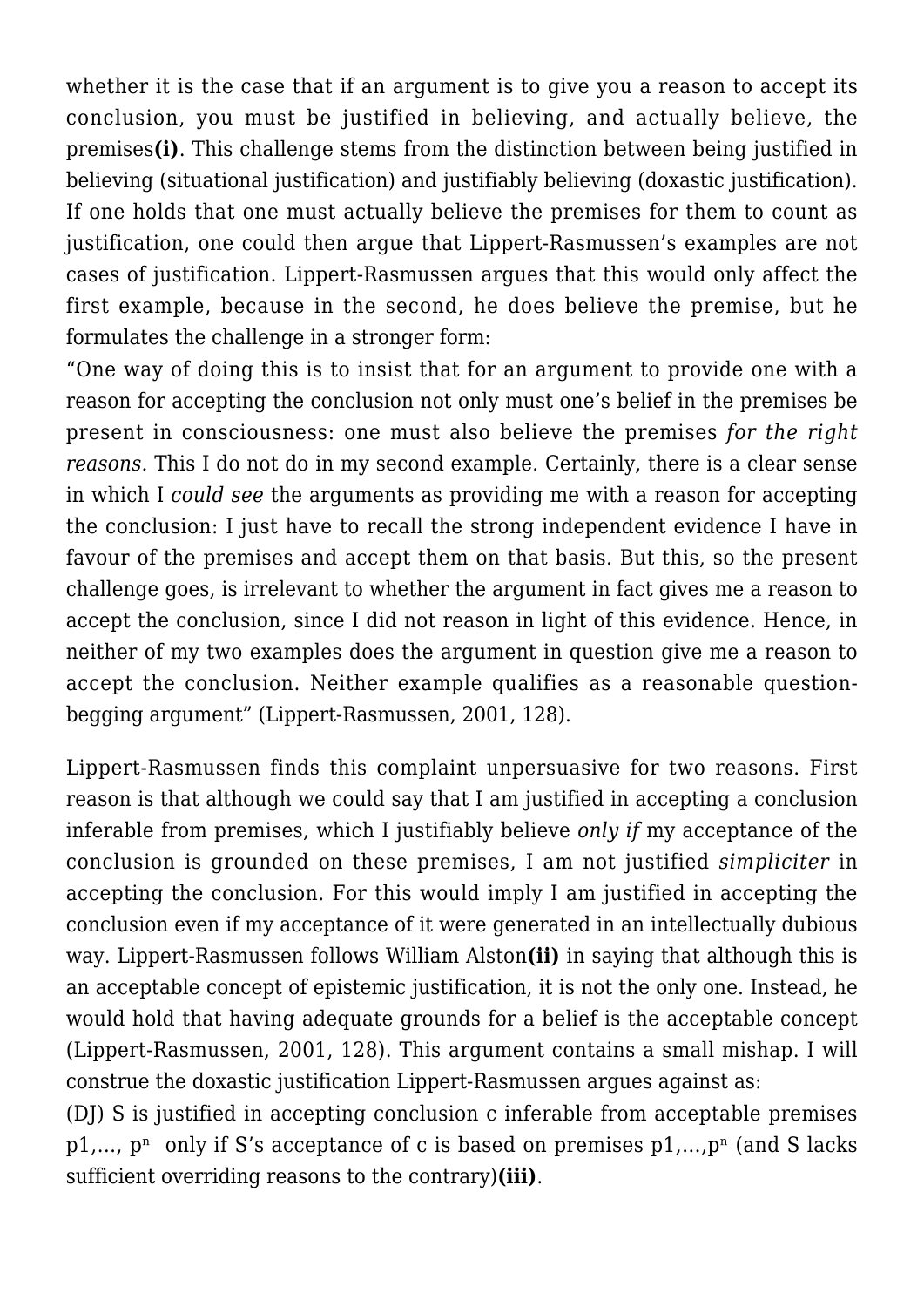We notice that basing the acceptance on the premises is a necessary condition, not a sufficient one. Thus, there might be other elements involved and we do not have to admit that we have justification when the acceptance is generated in an intellectually dubious way. Nevertheless, let us overlook this for now and formulate situational justification as:

(SJ) S is justified in believing c only if S has adequate grounds for the belief that c (and S lacks sufficient overriding reasons to the contrary).

(SJ) is, in my opinion, too wide to be an acceptable criterion of justification. I admit that we find it natural to say that a person has *a* reason to accept even the remotest consequences of his or her adequate grounds. But we can still question whether one is justified in believing all the consequences of one's beliefs, even if one has no idea how one can prove those consequences. If mathematical proofs proceed through relations of equivalence, we would then be justified in believing all the so far unproven theorems. The trouble is, of course, that we do not know what will be proven, thus the interest in, for example, begging the question. This criterion would seem adequate only to a deductive omniscient, which is what Lippert-Rasmussen (2001, 127) explicitly denies we are.

As Lippert-Rasmussen notes, Alston (1985, 75) recognizes that both of these concepts ((SJ) and (DJ))**(iv)** are concepts of epistemic justification, and concedes that there is something to be said for both sides of the issue. Yet, Alston thinks that even though we might be unable to decide which concept is *the* concept of justification, we can still consider which concept is more fundamental to epistemology:

"On this issue it seems clear that the [DJ]**(iv)** concept is the richer one and thereby embodies a more complete account of a belief's being a good thing from the epistemological point of view. Surely there is something epistemically undesirable about a belief that is generated in an intellectually disreputable way, however adequate the unutilized grounds possessed by the subject. […] So if we are seeking the most inclusive concept of what makes a belief a good thing epistemically, we will want to include a consideration of what the belief is based on" (Alston, 1985, 75).

Alston then considers an example. Person x has excellent reasons to suppose that person y is trying to discredit person x professionally, and x does believe that y is trying discredit x professionally. Nevertheless, he argues that if x bases this belief not on the excellent reasons, but on paranoia in such a way that x would believe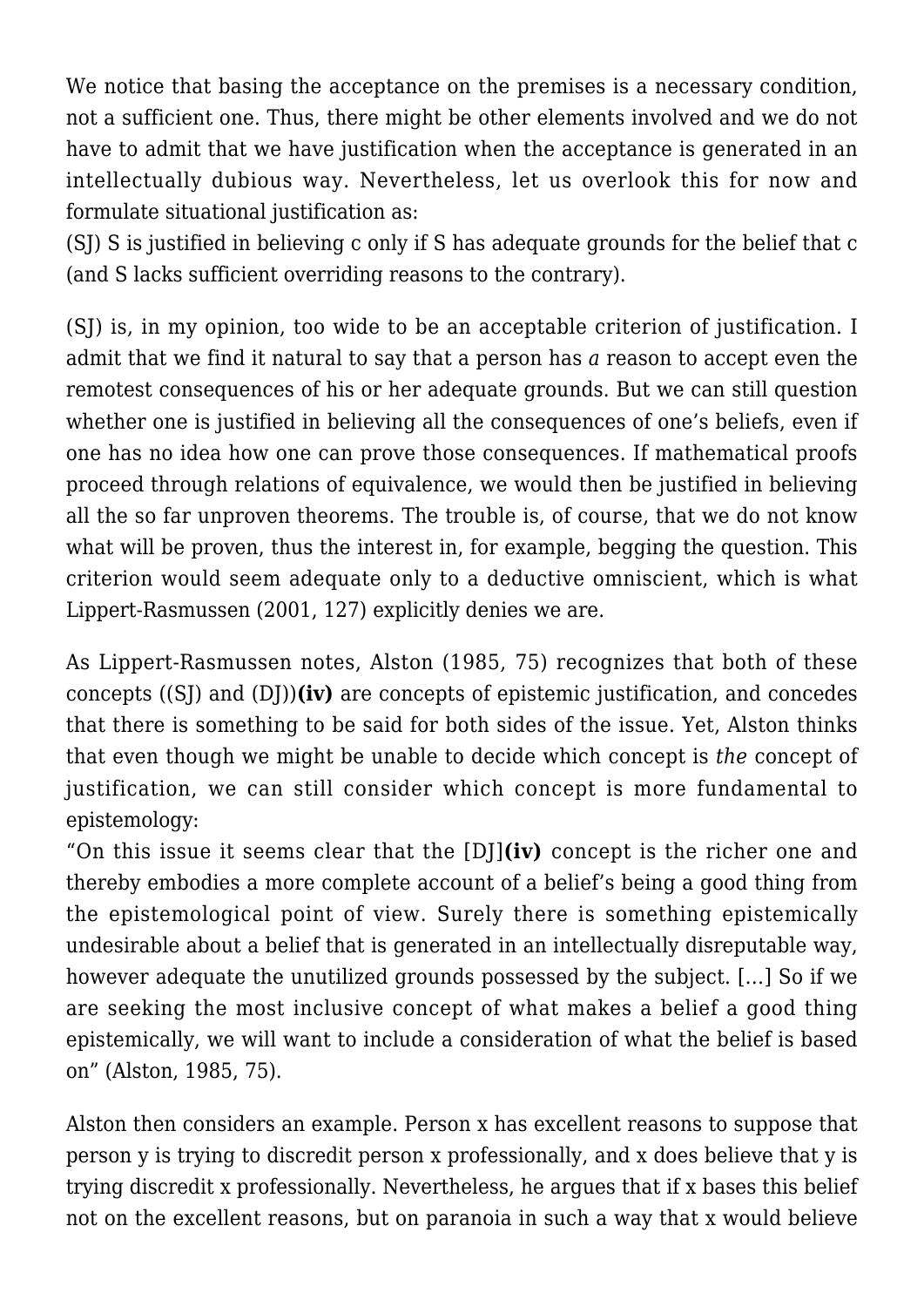this even though he did not have these reasons, it is undesirable from the viewpoint of the aim at truth for x to form the belief that y is trying to discredit x professionally. Thus, the basis of a belief counts in epistemic justification. This leads Alston to consider (DJ) as the favored formulation of epistemic point of view.

I submit that we in fact need to supplement even (DJ), as there are two things that can go wrong here. As in Lippert-Rasmussen's examples, one can have good reasons to believe that c, and base one's acceptance of c on the wrong reasons. But further, one can also have good reasons to believe c and base one's acceptance on the good reasons one has, but generate the acceptance of c from these good reasons in an intellectually dubious way. For example, I may have good reason to believe that the sides of my office are two meters, and from this belief. I may form the belief that the surface area is four square meters. However, if I form this belief by adding the sides instead of multiplying them, there should be something intellectually disreputable about my belief. Still, my belief is based on good reasons: I have correctly measured the lengths of the sides and one should use the length of the sides in determining the surface area. Therefore, we should note that we have only paid attention to the source conditions of the belief, not to the transmission conditions of the belief. We might then formulate the doxastic justification again, this time with equivalencies:

(ADJ) S is justified in accepting conclusion c inferable from acceptable premises  $p_1,...,p_n$  if and only if S's acceptance of c is based on the premises  $p_1,...,p_n$  in an acceptable manner and S lacks sufficient overriding reasons to the contrary.

'A' is added to specify that we are dealing with argumentative justification her. It might be objected that including 'acceptable manner' makes the criterion circular. I disagree, because when we are studying begging the question, we are explicating what this acceptable manner means. I prefer to use 'acceptable' rather than 'valid' for it seems unreasonable to limit the criterion to deductive arguments. Naturally, Lippert-Rasmussen may still hold on to (SJ)-view on argumentation, but I believe his position can be strongly challenged.

Second complaint Lippert-Rasmussen has is that this form of doxastic justification involves a rather sweeping indictment of the power of argumentation to render conclusions reasonable. He notes when capitulated, this challenge leads to the view that one has a reason to accept a conclusion based on an inference only if one already accepts it. To explicate, Lippert-Rasmussen puts forth two cases. First, consider the case that you accept and have reason to accept 'ØP' and 'PÚQ'.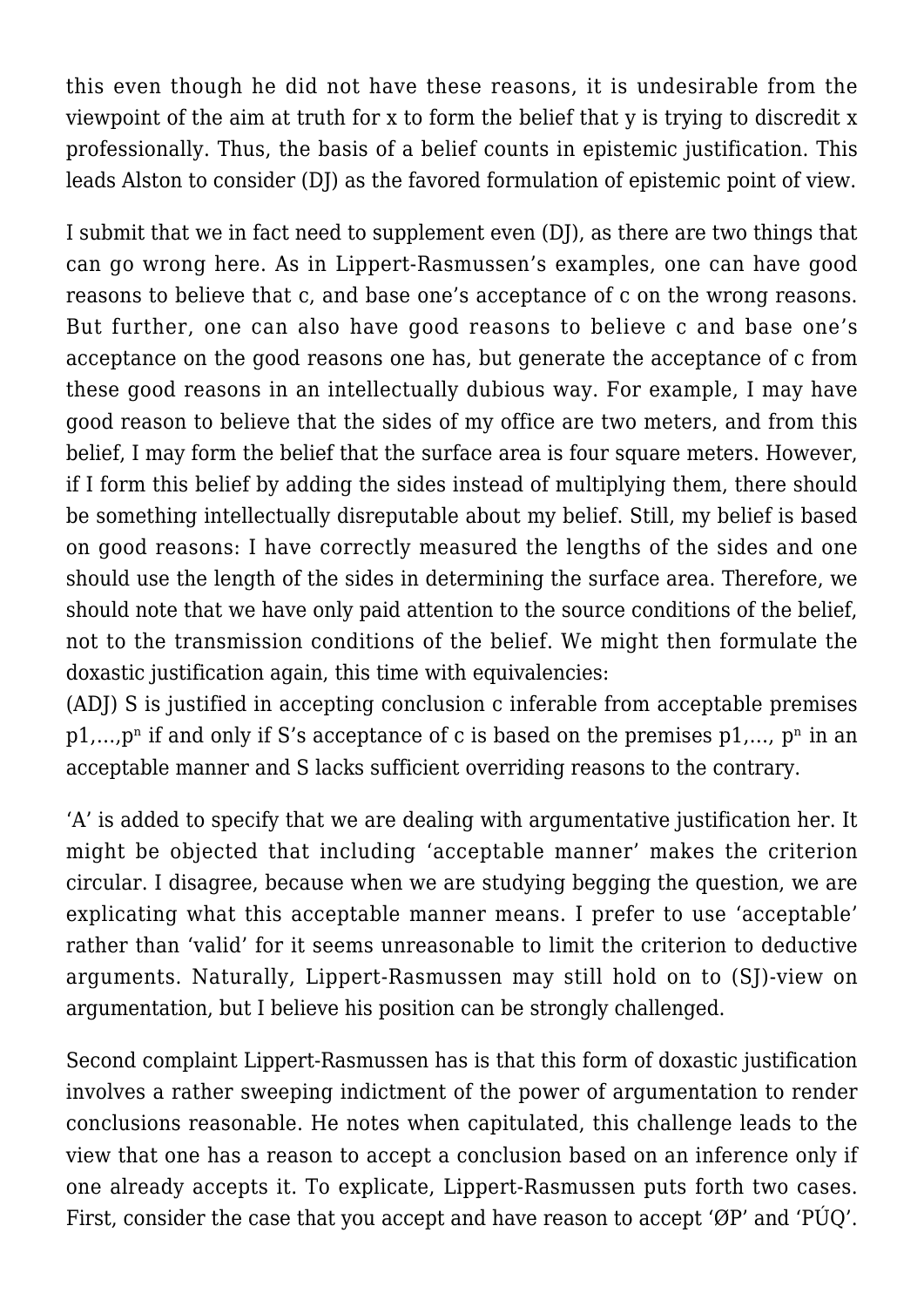You are entitled to infer 'Q', but you do not infer this and do not accept 'Q'. Suppose also that your not accepting 'Q' is not due to you having strong reasons to accept 'ØQ', but simply that you fail to follow the inference through. As Lippert-Rasmussen notes, there is a sense in which you have a reason to accept 'Q'. Denying this, he holds, would commit one to the view that you have a reason to accept a proposition based on an inference only if you already accept a proposition. (Lippert-Rasmussen, 2001, 128-129.) I would argue that such commitment does not follow, provided we may differentiate between having a reason and being justified. I believe in the present case one has a reason to believe the conclusion, but one is not justified in believing it before one has proven it from acceptable premises, in an acceptable way. One needs not say that an inference can justify a proposition to person A only if A already accepts the conclusion, but that an *inference* can justify conclusion to person A only if A *makes* the inference in question. *Possible* inferences from the premises to conclusion are reasons to accept the conclusion, but do not make the belief in the conclusion justified to a specific person before the inference has been made. As noted already, there is indeed a sense in which we have a reason to believe a statement for which we have justification. Alston (1985, 75) notes that '[…] one is better of in believing something for which one has adequate grounds than believing something for which one doesn't.' I do not disagree with this, but I think a necessary condition for an inference justifying anything to a person is that the inference is actually made.

Next Lippert-Rasmussen (2001, 129) asks us to reconsider the first example of reasonable question-begging. You accept 'ØQ', and see that 'ØQ' and 'PÚQ' entails 'P', but fail to recall the evidence for 'PÚQ'. Compare this case with the former. Lippert-Rasmussen argues that if one agrees that one had a reason to accept the conclusion one failed to infer in the former case, then it is hard to see how one could deny that the argument gives you a reason to accept the conclusion in the present case – given, of course, that one has a reason to accept the premises. Lippert-Rasmussen argues that it is incoherent to accept the following two claims.

A. Failing to recall evidence in favor of a proposition prevents you from having a good reason to accept a further proposition you know it entails.

B. Failing to make an inference you are entitled to make, from premises you believe and have reason to believe, cannot prevent you from having a good reason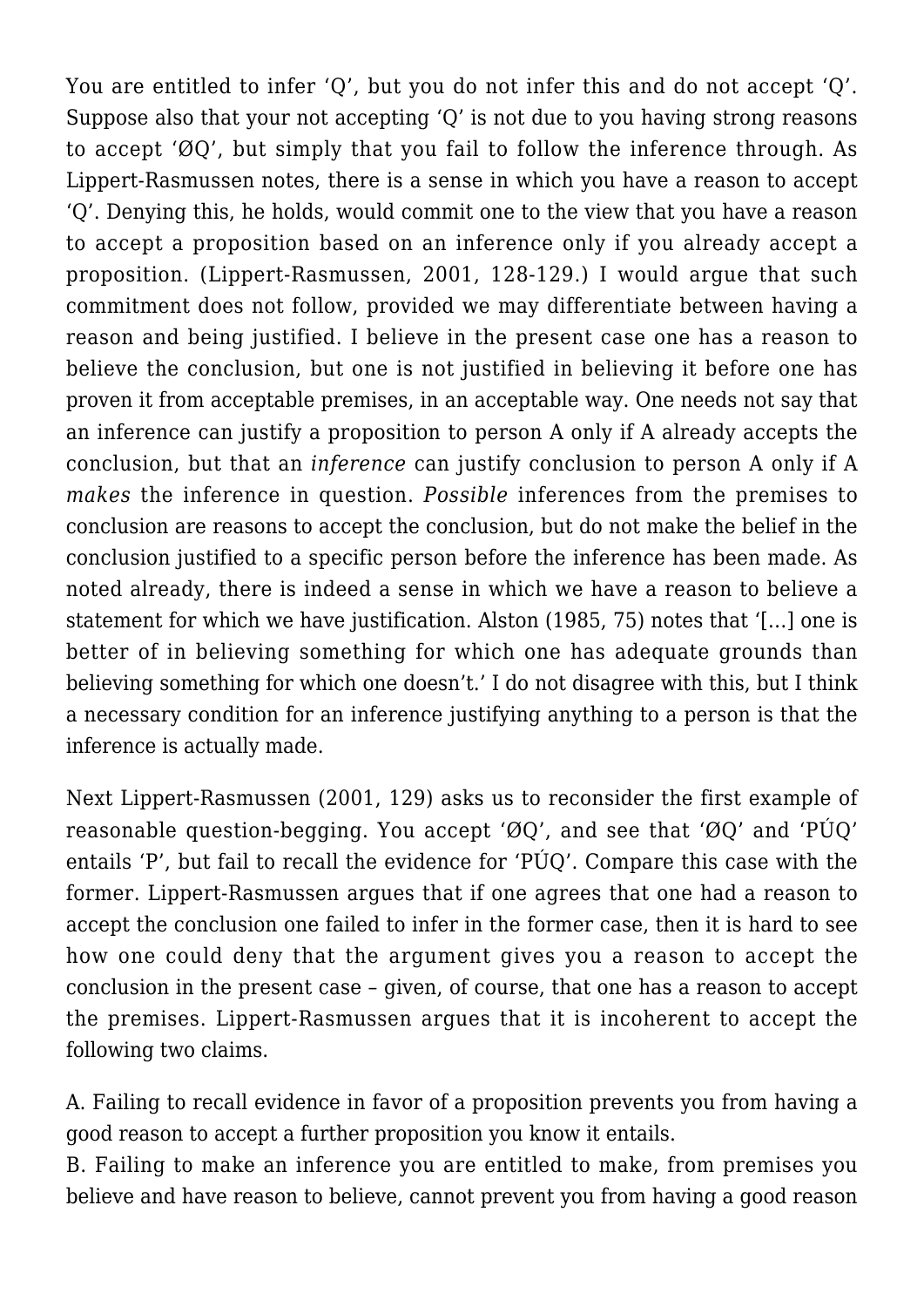to accept the conclusion (Lippert-Rasmussen, 2001, 129).

He notes that it is not inconsistent to uphold this distinction, but the division seems to him *ad hoc*, and in conjunction with the claim that this position implies a commitment to the view that one has a reason to accept a proposition on the basis of an inference only if one already accepts it, he concludes that this second challenge has little force to it.

Given that the distinction between situational and doxastic justification is tenable, we can agree with (B). We will just add that failing to make an inference does not prevent you from having a good reason to accept the conclusion, but it can prevent you from being justified in accepting the conclusion: having a good reason is not equal to being justified. In the same spirit, we can discard (A). One can have good reason to accept a belief with which one is no longer able to associate a ground, and its implications. Yet, it does not mean that one is necessarily *justified in believing* all the implications of a belief one has.

If we could assume that one always needs to be aware of adequate grounds to uphold a belief, Lippert-Rasmussen's claim would be easier to dismiss: the arguer is not basing his belief in the conclusion on the right grounds, but accepts a question-begging-argument. However, we cannot assume this. As the theorists of belief revision have convincingly argued, it might be rational to uphold a belief for which one is no longer able to produce grounds**(vi)**. Yet, the question here is the legitimacy of ways to arrive at conclusions. I submit that the introduction of a new belief needs to be done in an acceptable manner, in order for the new belief to be rational. Transferring justification from premises to conclusion is a different matter than having a reason (whatever that reason may be) to accept the conclusion.

A further argument can be brought against Lippert-Rasmussen from the point of view of fallacy theory by asking what implications his view would have on fallacy theory in general. Namely, the cases Lippert-Rasmussen puts forth are not specific to the fallacy of begging the question but can be reproduced with any fallacy. All one has to do is to assume that the addressee of the argument has reasons independent of the argument to accept the conclusion, but does not, for some reason, bring them to bear on the case. Then, any argument whatsoever is a reasonable argument, as long as the addressee has adequate (unused) reasons for conclusion. I believe this would completely deflate the concept of fallacy. For this reason, I do not think it is in any way *ad hoc* to insist that having a good reason to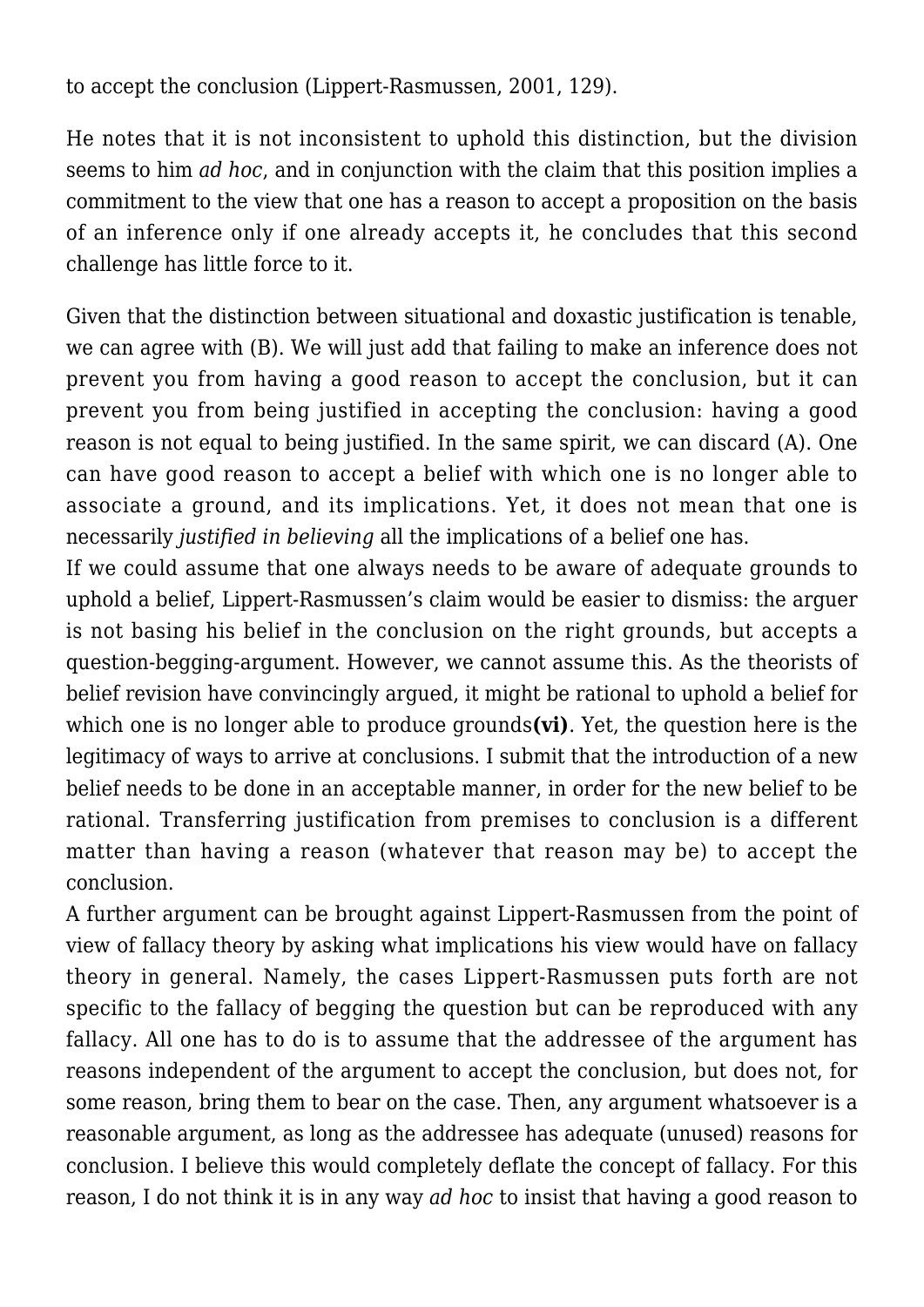believe the conclusion is not yet the same as being justified in believing it. Yet, I must admit that this is not the only of looking at the situation: different emphases may result in different choices. This discussion comes down to how strict requirements we are willing to place on justified belief, and how we see the role of argument in this justification. I am arguing that for the fallacy theorist, the division between doxastic justification and situational justification is a reasonable one to uphold. Perhaps we are here on a point where epistemology, theory of belief revision and fallacy theory part company. Traditionally, epistemology considers whether one is justified in believing one single belief. Theory of belief revision has other goals, namely, to study how to manage larger sets of beliefs. For fallacy theorists, this might be a point of divergence as well.

# *4. Begging the Question and Second-Order Conditions*

Lippert-Rasmussen believes that Sanford's account of begging the question is basically correct, but disagrees with Sanford on why question-begging arguments are defective. Sanford's (1972, 198) first formulation is:

"An argument formulated for Smith's benefit, whether by Smith himself or by another, begs the question either if Smith believes one of the premisses only because he already believes the conclusion or if Smith would believe the one of the premisses only if he already believed the conclusion."

We can see that both of Lippert-Rasmussen's cases beg the question by this account. According to him, it is important that we notice that there are (at least) two different desiderata that need to be used in evaluating an argument. First one is *conclusion-acceptability desideratum*: Does the argument give the addressee a reason to accept the conclusion? Second is the *inferential-route desideratum*: is the inferential route from the premises of the argument to conclusion nonfallacious? The answer to the second question depends on (a) the addressee's second-order beliefs about what makes it reasonable for him to believe, or disbelieve, the premises and (b) whether the way in which his belief in the premises is actually grounded, cohere with the route (rationalized by the argument) between his pre-inferential and post-inferential beliefs. Lippert-Rasmussen argues that question-begging arguments *per se* do not fail the conclusion-acceptability desideratum, but fail the inferential route desideratum. As these desiderata have not been separated, accounts of begging the question have failed to explain what makes the question-begging arguments defective (Lippert-Rasmussen 2001, 138). In both of Lippert-Rasmussen examples, the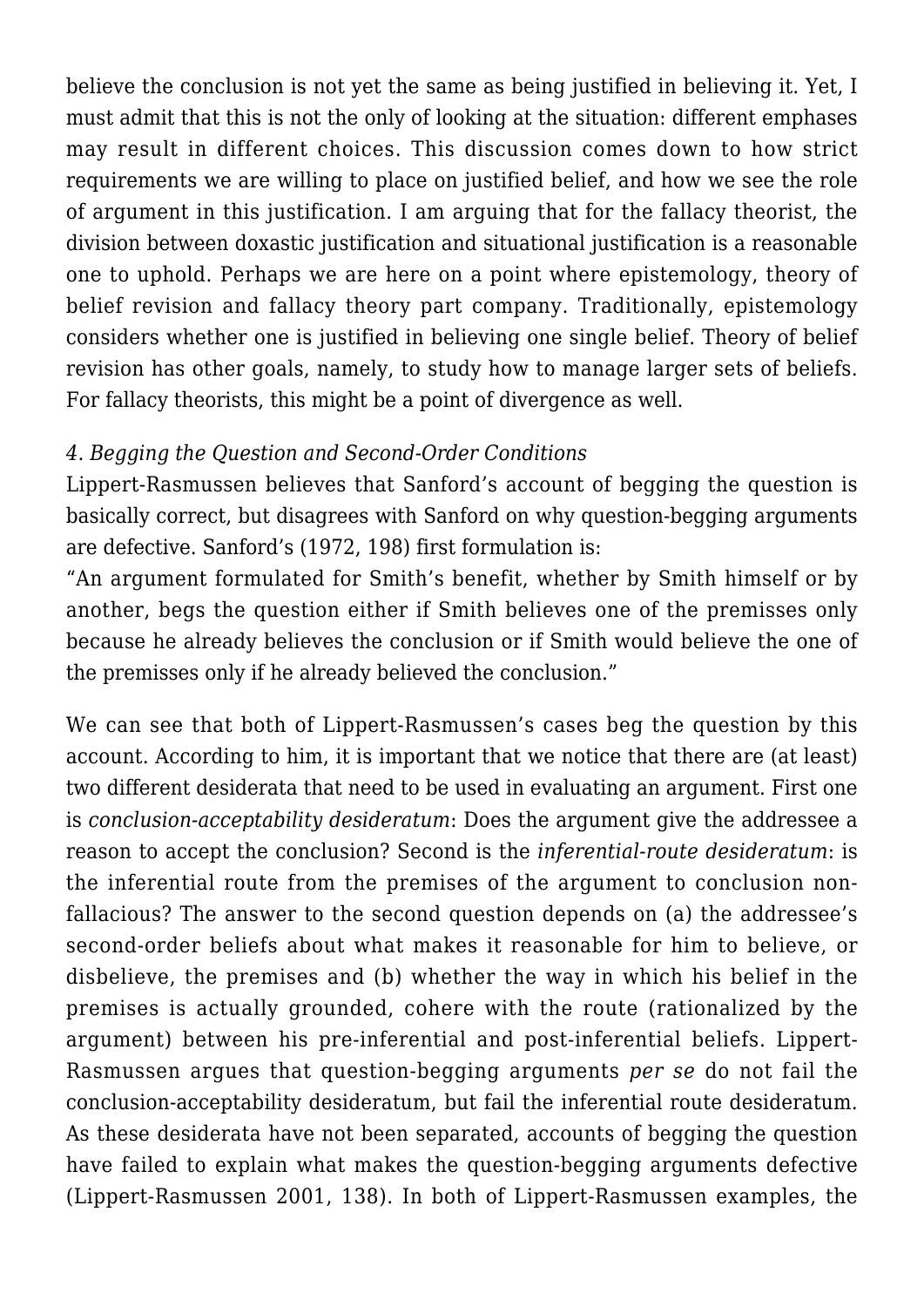argument brings out what the arguer has reason to believe.

I agree that if every valid argument gives you a reason to believe the conclusion, so does an argument that begs the question. In question-begging arguments, this should always be the case as the conclusion and the premise might be the same. Then, by Lippert-Rasmussen's view, we need to study the inferential route desideratum more carefully as every time one has reason to believe the premises, one does have reason to believe the conclusion. Yet a vexing question in respect to Lippert-Rasmussen's argument is this: if he believes that one needs not actually use the premises one has in order to be justified in believing the conclusion, but to merely to have them, how can he claim that the argument in question *makes* the conclusion acceptable? Surely, he must admit that the arguments in question have nothing to do with the justification of the conclusion, if the justification stems from premises one has and needs not use in order to be justified in believing the conclusion.

As noted, we now need to study the second-order condition. Lippert-Rasmussen notes that if a person believes the premises of an argument, because he or she believes the conclusion, normally such a person possesses a second-order belief that part of what makes him or her believe the premises is the conclusion. Let us then assume that the addressee in reasonable question-begging arguments does have such appropriate second-order beliefs. Lippert-Rasmussen reminds us that rationalization is not an unfamiliar phenomenon: surely it possible for someone to believe the premises because he or she believes the conclusion and yet believe that premises make it reasonable for him or her to believe the conclusion. According to Lippert-Rasmussen, such a case begs the question on Sanford's account, although it should not. Therefore, Lippert-Rasmussen believes that the criterion should be supplemented with a clause 'provided that the addressee does not believe that the premises make it reasonable for him to believe the conclusion' (Lippert-Rasmussen, 2001, 132-133).

I am hesitant about bringing in the second-order beliefs into the analysis**(vii)**, but for Lippert-Rasmussen's position, it seems incoherent. He argues that it is not necessary to use even the correct first-order beliefs one has in reaching justified conclusions. Why would the second-order beliefs be more important? I agree that one may arrive at beliefs one has reasons to believe via dubious inferences, but hold that one is not justified in believing such conclusions based on dubious inferences. Yet, Lippert-Rasmussen insists that if an arguer believes the premises because of the conclusion, but is able to develop a second-order belief that the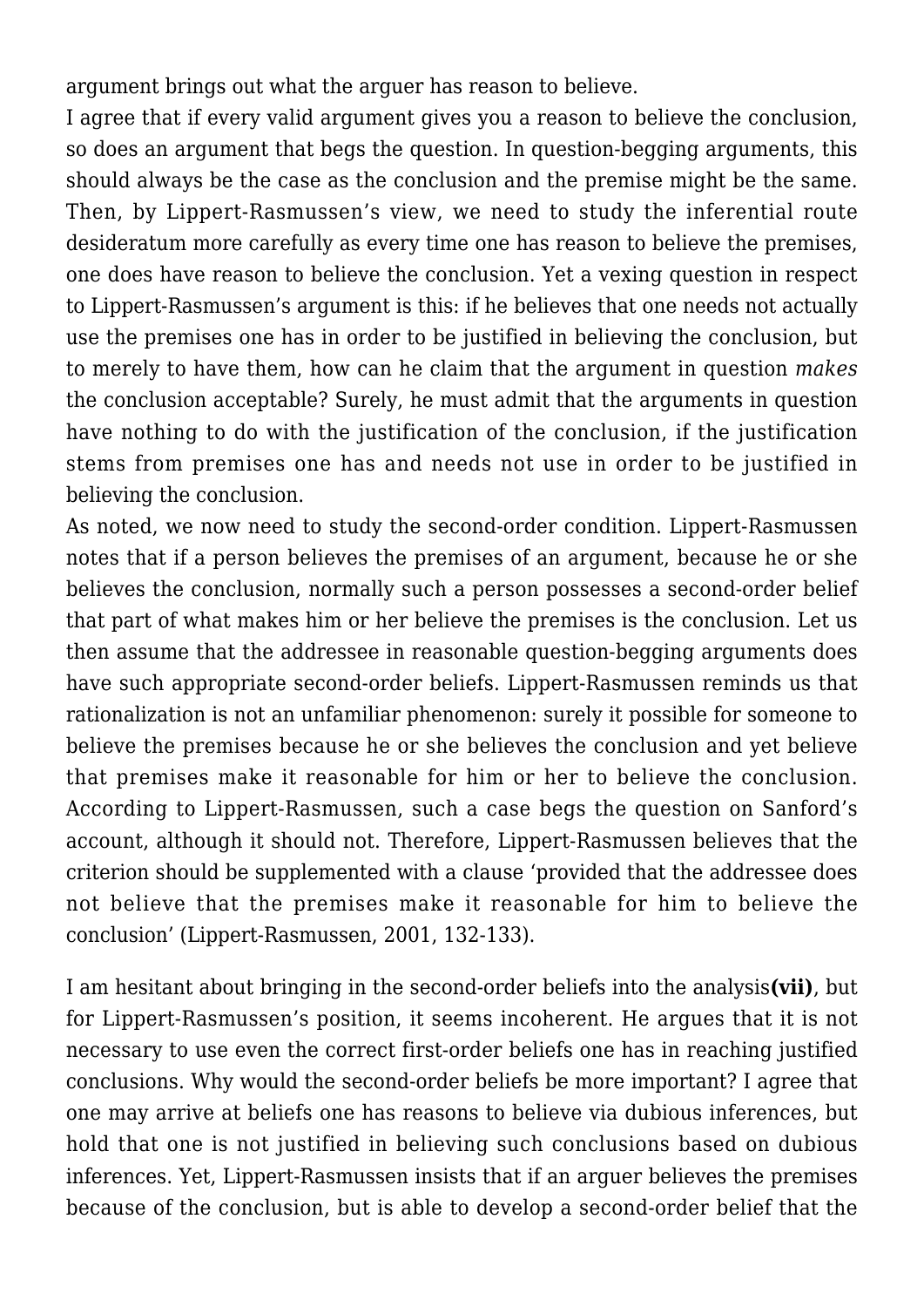premises make it reasonable to believe the conclusion, one is not begging the question. At first glance, this looks like the classic case of begging the question: conclusion is grounded on a premise and the premise on the conclusion. Could mere second order beliefs justify beliefs? Yet, perhaps this is hasty. We should first take a closer look at the second-order criteria.

The problem is how to make use of these second-order beliefs in analysis. We should then amend the criteria Sanford suggested in his 1981 paper for evaluation of an argument 'P, therefore Q':

1. *Constitutive Conditions*: (i) p; (ii) p implies q.

2. *Epistemic Conditions*: (i) S believes that p; (ii) S believes that p implies q; (iii) S does not have either of these beliefs because he already believes that q. (Sanford, 1981, 149.)

The constitutive conditions are propositional conditions for argument analysis; only the epistemic conditions involve beliefs. The first and second clause of (2) are about the beliefs one has about the propositions, they can be properly called as first-order beliefs. The third clause of (2) is not similar to the previous two as it is a factual clause. As Lippert-Rasmussen adheres, to certain extent, to Sanford's account, let us try to formulate a second-order clause that would be in line with these clauses:

3. *Second-order Condition:* S does not believe that he or she believes that p, only because he or she believes q.

Is this a reasonable condition? Let us first imagine a case where S's inference passes the evaluation on other clauses, but it turns out that S believes that he believed the premise p, because he believed the conclusion q. It would indeed seem that S has failed to fulfill some epistemic obligation to investigate his beliefs, but it seems questionable to claim that the actual argument begs the question. In fact, it seems somewhat unnatural to suppose that S could even pass the evaluation on other clauses but still believe that he believes the premise only because he believes the conclusion**(viii)**. Second, if S fails the condition (iii) of (2), he seems to beg the question, regardless of his position in respect to (3). Third, if S has no second-order beliefs, perhaps due to inattention, we can still decide whether S's argument begs the question. (3) seems redundant.

Yet, maybe we just need to rephrase the second order condition. Lippert-Rasmussen discusses reasonable belief. The third clause should also be phrased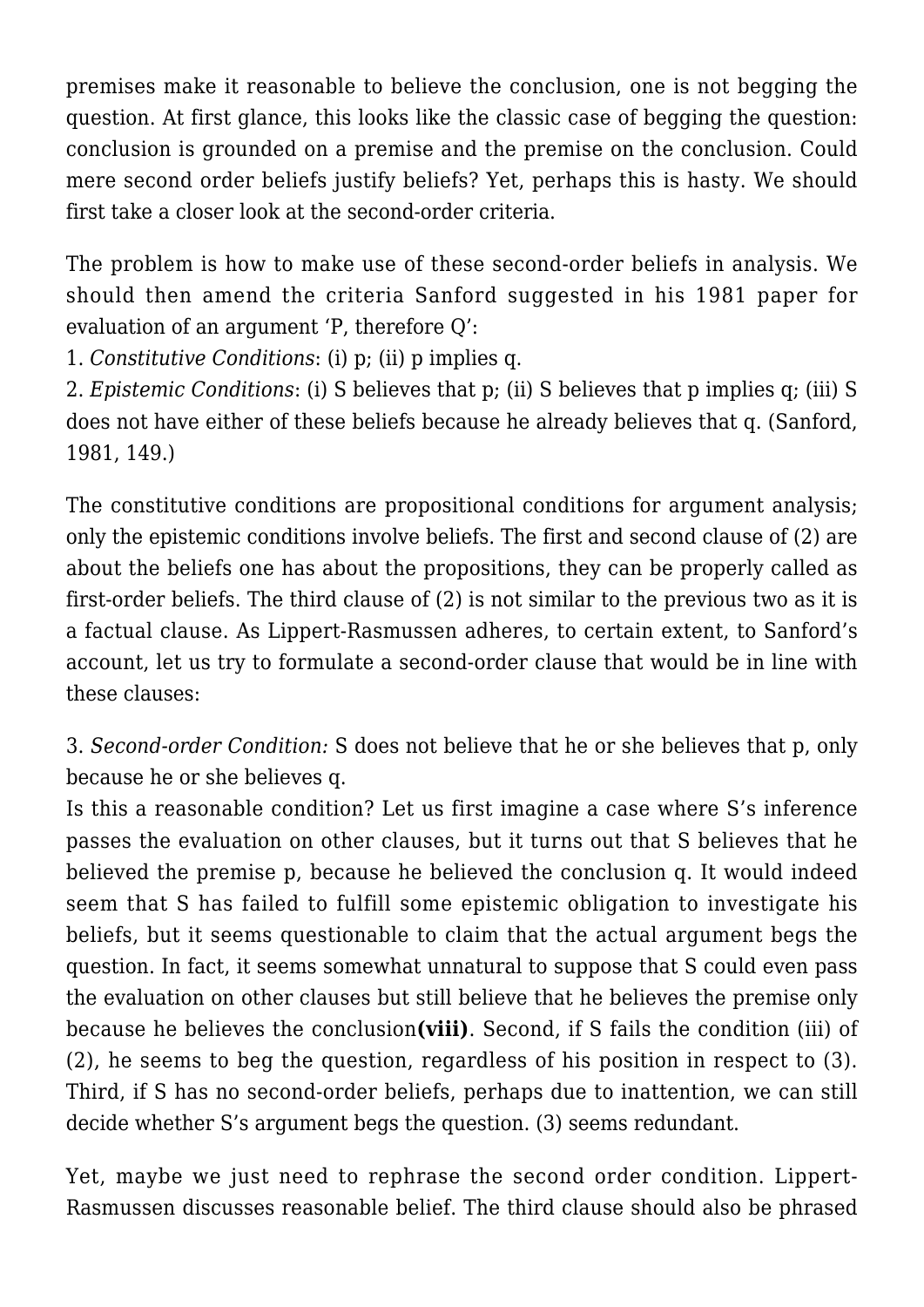in conditional form:

(3\*) *Second order Condition*: If S believes that p makes it reasonable for him or her to believe q, the argument does not beg the question.

This formulation makes the appropriate second-order condition as a sufficient condition for the argument not to beg the question. It would also allow for the case that S does not believe the premises make it reasonable for him or her to believe the conclusion, but the argument would still not beg the question, provided the argument passed the other clauses. This would allow the argument to be reasonable even if S had not formed any second-order beliefs.

Next, we need to define the relation of this clause to the two other conditions. There is reason to suppose that it acts as a 'rider' that overrules certain arguments that fail to qualify as reasonable arguments by clause (iii) of (2), for otherwise it is redundant. Yet, such a situation seems very odd. It would allow the arguer to make the argument legitimate merely by the act of believing: an arguer may believe that premises make believing in the conclusion reasonable, but also that the conclusion makes believing in the premises reasonable**(ix)**. Perhaps there are situations where this is possible, especially in complex argumentative situations where one is searching for reasons and conclusions in a network of inferences, but in general it seems suspect that an argument that does not pass clause (2), could be made non-question-begging by the (3\*). In order to be able to rule out networks of arguments as justifying each other altogether, one should be able to claim that justification is always unidirectional, something that always proceeds from premises to conclusion, and only from premises to conclusion. However, this cannot be single-mindedly upheld as the ongoing debate between foundationalism and coherentism (in the traditional senses of the terms) shows. But even the hardest coherentist agrees that a circular argument cannot justify a conclusion, if there is no independent line of support for the conclusion (which is what this discussion presupposes). If we were to allow  $(3^*)$ , we could not always rule such arguments as fallacious. In fact, it would legitimize several questionbegging arguments. For example, if the arguer believes in God, and therefore starts to believe certain premises that he would not have believed, had he not already believed in God, he begs the question, but (3\*) would legitimize these beliefs. (Naturally, this presupposes that we are discussing arguments meant as proofs, not explanations.) I submit that the contention that second-order conditions may legitimize otherwise question-begging arguments, is not tenable.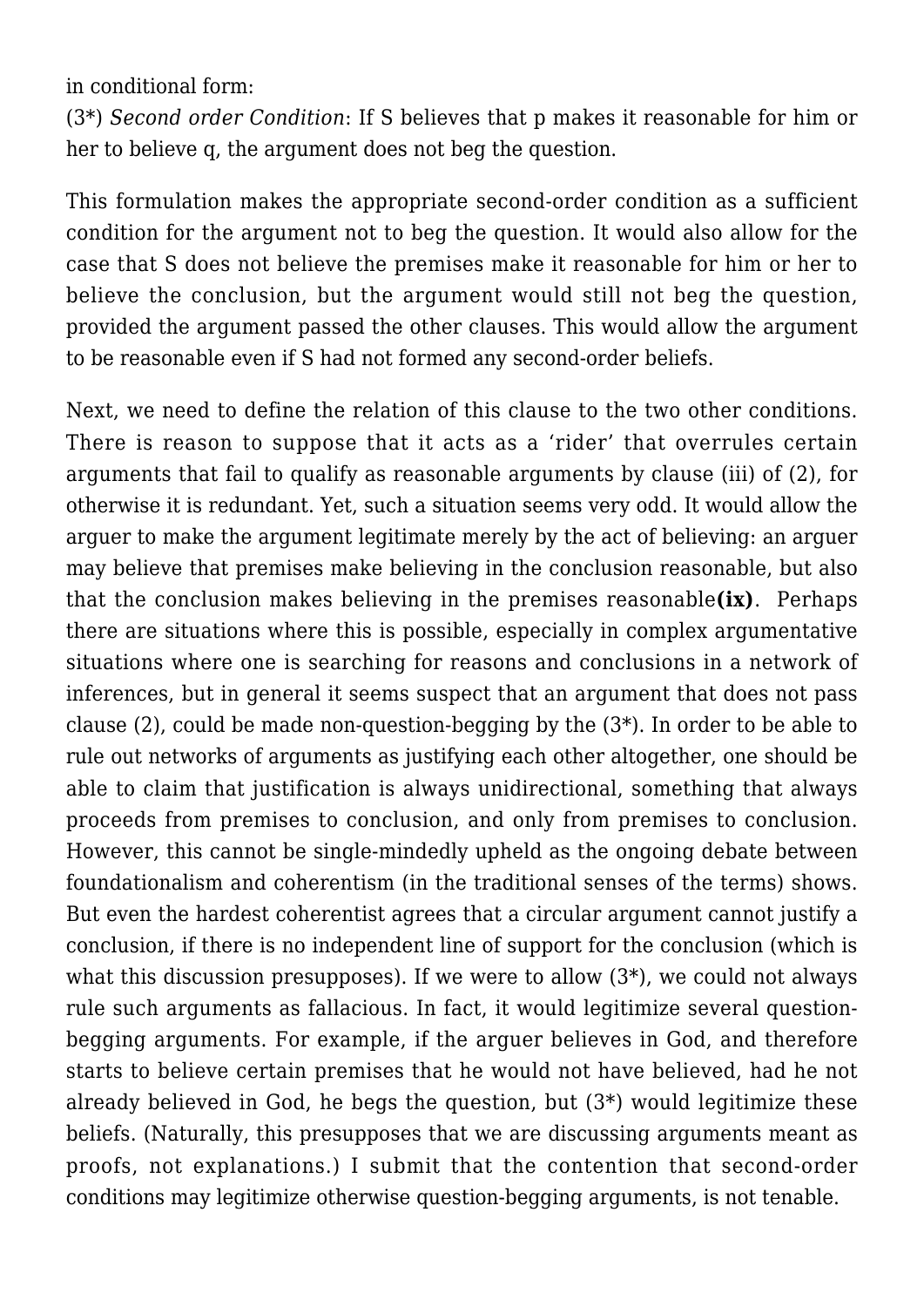#### *5. Conclusions*

In conclusion, I argue that Lippert-Rasmussen fails to produce question-begging arguments that give their addressee justified in accepting the conclusion. The arguer has a reason to accept the conclusion, but the argument does nothing to add these reasons. If we were to accept these examples as legitimate inferences, we would have to accept that any fallacious argument whatsoever gives the addressee a reason to accept the conclusion, provided the addressee has suitable (unused) beliefs. The problem is that it is not the argument that does the work in these examples, but the content of the belief-set. If we uphold the distinction between having a reason to believe the conclusion (i.e. being in a situation where one could reasonably believe the conclusion) from justifiedly believing the conclusion, we need not admit that Lippert-Rasmussen's examples are reasonable question-begging arguments, arguments that in *themselves* justify the conclusion to the addressee.

Nevertheless, the idea of evaluating argument in respect to the whole content of one's belief store has its appeal. For example, in discussion, we try to use all the commitments the opponent has ever made to our benefit. Still, this idea has its limits. We know that almost everyone's belief set is inconsistent. Yet, we do think it is rational that to use this inconsistency to derive whatever proposition we wish, as propositional logic would allow. In the examples Lippert-Rasmussen discusses, the inconsistency of the addressee (or should we say compartmentalized thinking) is used to create the impression that the addressee is justified to believe the conclusion based on the premises. I hold that being justified in believing the proposition must be separated from having a reason to believe the proposition in order to keep the notion of fallacy meaningful.

# NOTES

**[i]** Another challenge is to claim that deductive arguments only point out what you must believe because you believe the premises, on pain of inconsistency, but they do not give justification to new beliefs. Instead, you might just reject the premises. This applies to all valid arguments. I will assume this challenge can be rejected: deductive inferences give us new indirect beliefs.

**[ii]** William P. Alston, 1985, 'Concepts of Epistemic Justification', The Monist, 68, p. 75.

**[iii]** Lippert-Rasmussen does not discuss cases of over-riding evidence but I am adding this qualification to block certain counter-instances.

**[iv]** (DJ) and (SJ) are not Alston's formulations of the concept. Alston tries to